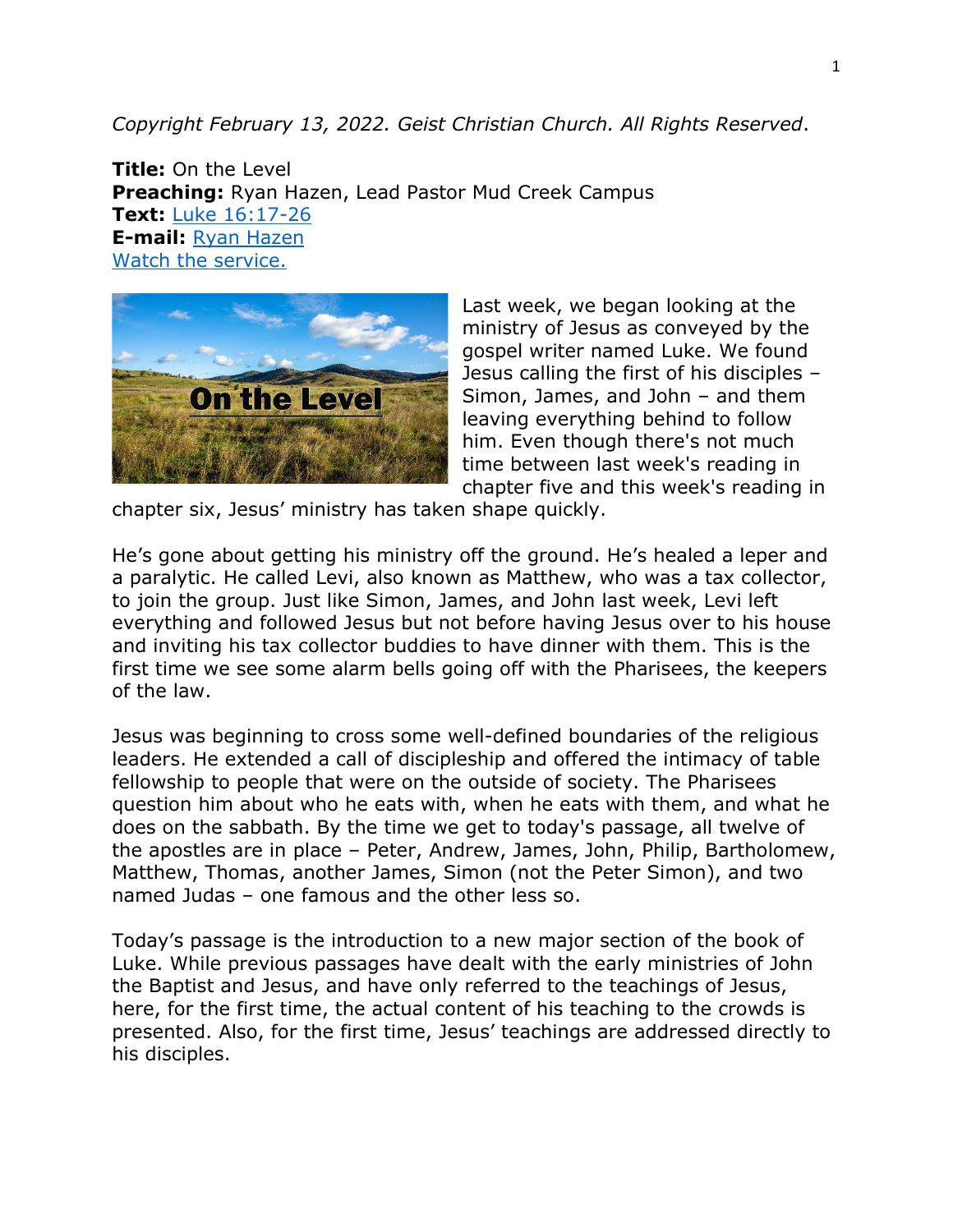Today's reading is part of Luke's compilation of Jesus' sayings and teaching. Like Matthew has done, Luke collects the sayings of Jesus and arranges them in what we've called a sermon. Much of this material is also found in the much more famous Sermon on the Mount in Matthew 5-7. Luke's less familiar version is known as the "Sermon on the Plain," because Jesus "came down with them, and stood on a level place." (Luke 6:17). We'll take two weeks – today and next week – to examine the important teachings of the sermon on the plain.

The different geographic settings of the Sermon on the Mount in Matthew and the Sermon on the Plain in Luke likely have to do with the individual writers' emphasis. The book of Matthew was closely connected with Jewish elements in the early church, so that book presented Jesus in the imagery of Moses. What did Moses do? He brought the Torah from the mountain, so Jesus now brought the new authority from a mountain in Matthew.

For Luke, the topography serves a different role. The mountain was a place of piety and worship, the place Jesus retreated to pray and where God was encountered. For Jesus to be on the mountain to pray, and then return to "a level place" was Luke's way to anchor Jesus' actions in communion with God but also a way to identify him with crowds on the level of ordinary, everyday human existence. The issue for Luke was not authority, but the implications of Jesus' ministry in everyday life. Prayer and piety are a crucial foundation for his work, but the real arena for Jesus' work is the "level place" where the crowds are milling. It is there, on the level place, that people are hurting, struggle and are looking for hope.<sup>[1](#page-4-0)</sup>

Scholars much smarter than me weigh the other distinctions between the version from Matthew and the one from Luke. Among the possibilities are:

- the Sermon on the Plain is Luke's summary of the Sermon on the Mount;
- the Sermon on the Mount is Matthew's expansion of the Sermon on the Plain;
- the two sermons were given on different occasions but Jesus reused material.

That last one is the one I like – not for any scholarly reason but I'd like to think that Jesus is a little like me in my preaching. You get some good material and you're going to use it multiple times – hit it again and again.

Luke's version of this sermon has 33 verses. Matthew's has 111. That said, Luke includes some distinctive material, such as the people present and what is called the "woes." First, the people - three groups of people are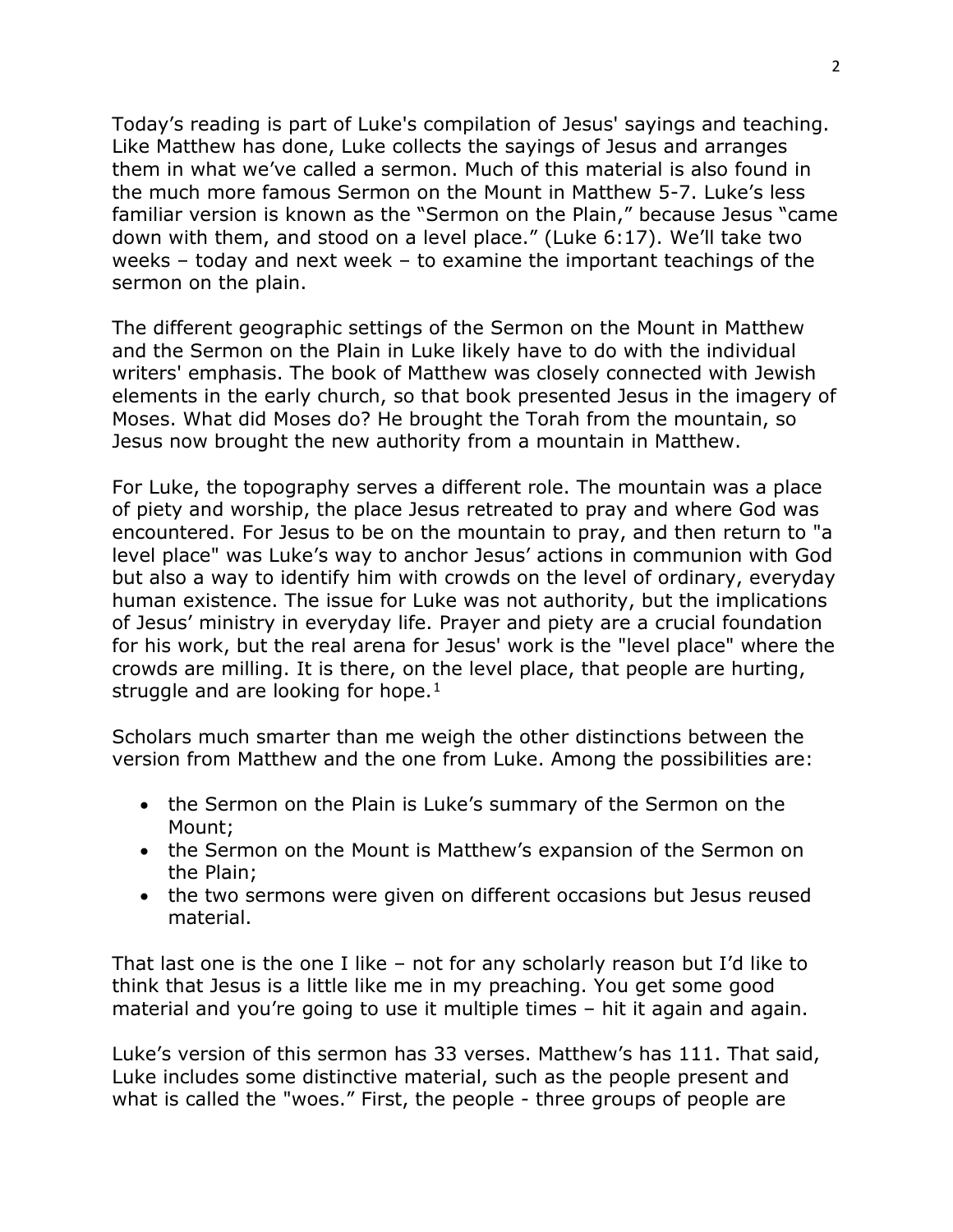present: (1) the apostles – the 12 that he'd just called. (2) a great crowd of disciples – disciples, in this case, are followers who've begun to believe in his ministry – many more than 12 and, number (3) a great multitude of people from all Judea, Jerusalem, and the coast of Tyre and Sidon. <sup>[2](#page-4-1)</sup>

Those places mentioned in verse 17 are an interesting mix. Judea is the southern province where Jerusalem is located. It is the home of the temple and the most orthodox Jewish leaders. It represents the religious status quo which is also Jesus' opposition. Tyre and Sidon, by contrast, are Gentile cities on the coast just north of Capernaum. Their mention suggests the presence of Gentiles among the crowd at the Sermon on the Plain. Taken together, these four places emphasize the breadth of Jesus' ministry—from far north to far south—from orthodox Jews to Gentiles.

Now, about the content of the sermon itself. Matthew's sermon gives us only blessings – nine of them. Luke has carefully paired four blessings with four woes or curses, even using the same words in the corresponding pairs. Luke draws the contrast in the pairs between groups of people: (1) poor - rich, (2) hungry - full, (3) those who weep - those who laugh, and (4) those who are hated - those of whom people speak well.

In Luke, with the "woes," Jesus turns his attention to the powerful, the popular, the beautiful people of that day. Just beyond the crowd of hurting people who had come to be healed by Jesus, there were the social and religious powerbrokers who had come to examine Jesus — and Jesus has a word for them, too. This is from the Message version and may be easier to understand since we don't use the word "woe" so much anymore – it uses "trouble."

"But it's trouble ahead if you think you have it made. What you have is all you'll ever get. And it's trouble ahead if you're satisfied with yourself. Your self will not satisfy you for long. And it's trouble ahead if you think life's all fun and games. There's suffering to be met, and you're going to meet it. There's trouble ahead when you live only for the approval of others, saying what flatters them, doing what indulges them. Popularity contests are not truth contests—look how many scoundrel preachers were approved by your ancestors! Your task is to be true, not popular." (Luke 6:24-26 Message)

There was only one sermon that day. There was only one crowd. But the people who made up that crowd came from different places geographically and found themselves at different places in their lives. The people heard Jesus' sermon and there was something for everyone. The poor felt encouraged, but the wealthy felt judged. The hungry went away hopeful, but the well-fed went away worried about the future. A wise mentor once told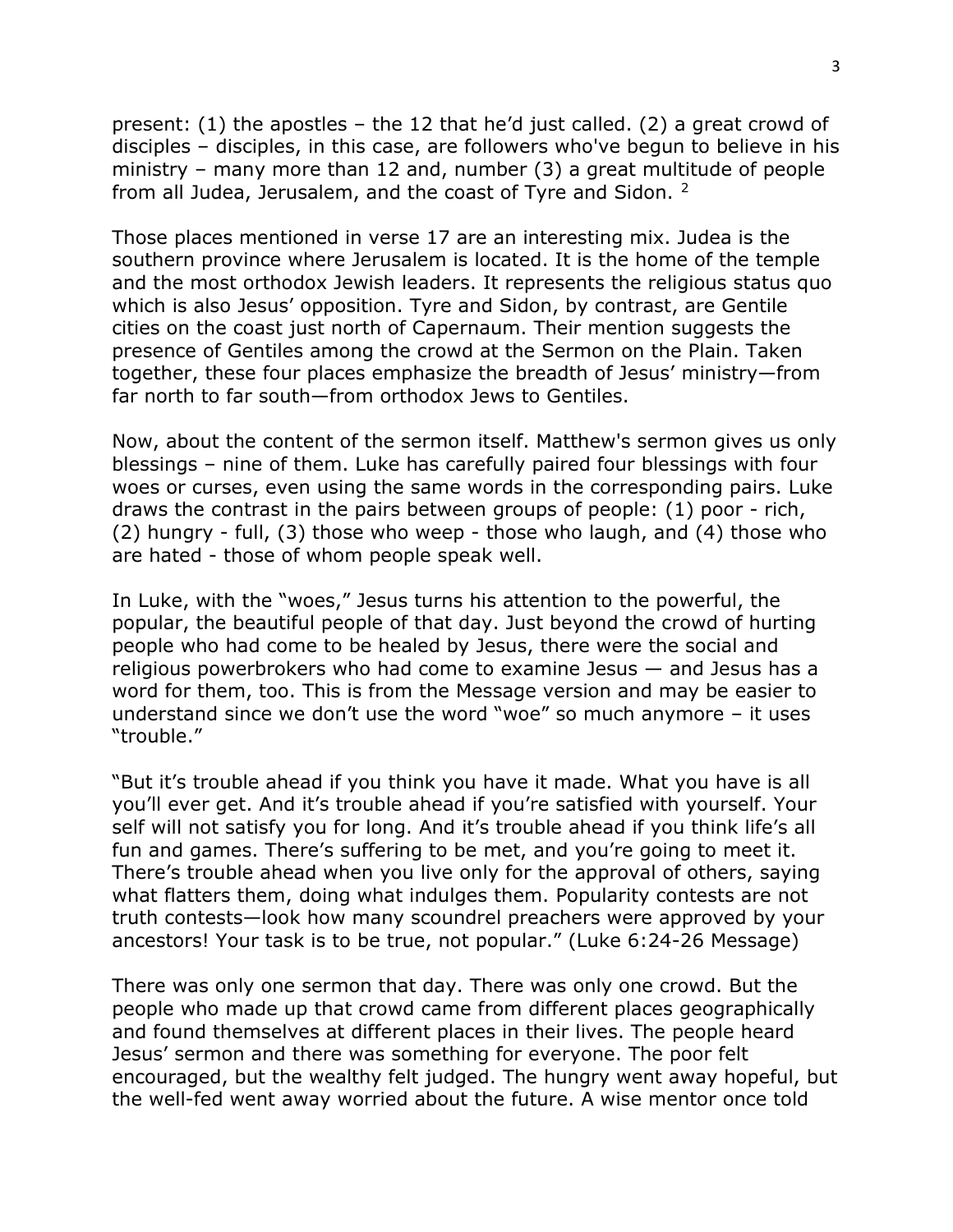me that every time a preacher steps into a pulpit, there is never just one audience present, or just one sermon preached. You will leave this place today and every one of you will have heard a different sermon.

Leith Anderson, a pastor, shared an experience he had as a boy. He grew up outside of New York City and was an avid fan of the old Brooklyn Dodgers. One day his father took him to a World Series game between the Dodgers and the Yankees. He was so excited, and he just knew the Dodgers would trounce the Yankees. Unfortunately for him, the Dodgers never got on base, and his excitement was shattered. Years later he was engrossed in a conversation with a man who was a walking sports almanac. Leith told him about the first major league game he attended and added, "It was such a disappointment. I was a Dodger fan and the Dodgers never got on base." The man said, "You were there? You were at the game when Don Larsen pitched the first perfect game in all of World Series history'" Leith replied, ''Yeah, but uh, we lost." He then realized – he had missed the profound importance of the game because of what he wanted to get out of it. $3$ 

I come to the pulpit today - like every other Sunday - wondering what you need to hear today, knowing all too well that everyone is different. Do you need a blessing, or do you need a woe? Do you need a pat on the back, or do you need a kick in the backside? What would Jesus have us take with us from this sermon from the plain from so long ago? Whether our lives are fractured or whole, whether we are filled with delight or despair, I believe that Jesus has a message for all of us.

Just like every other Sunday, I hope that today something will pique your interest, or that something will offend you, or that something will make you wonder, or that something will want to make you take a deeper dive. Jesus knew that when he preached the sermon on the plain – it was comforting to those who needed comfort and wholly uncomfortable to those who were too comfortable. That's always my goal.

These words of Jesus are promises to those who are suffering in this world that God still sees them, loves them, and is intent on their thriving. Jesus' words are also warning calls to his hearers that they are called to live with attention and generosity toward their neighbors, even as God is attentive and generous.

God is creating a world using us to make it happen. God is bringing it to life through us by that same power that emanated from Jesus. In many ways, our time mirrors the sermon on the plain. There are those who are hungry or mourning or poor or disregarded at the very same time that others are abundantly well-fed, rich, laughing, and respected. Jesus is saying that these